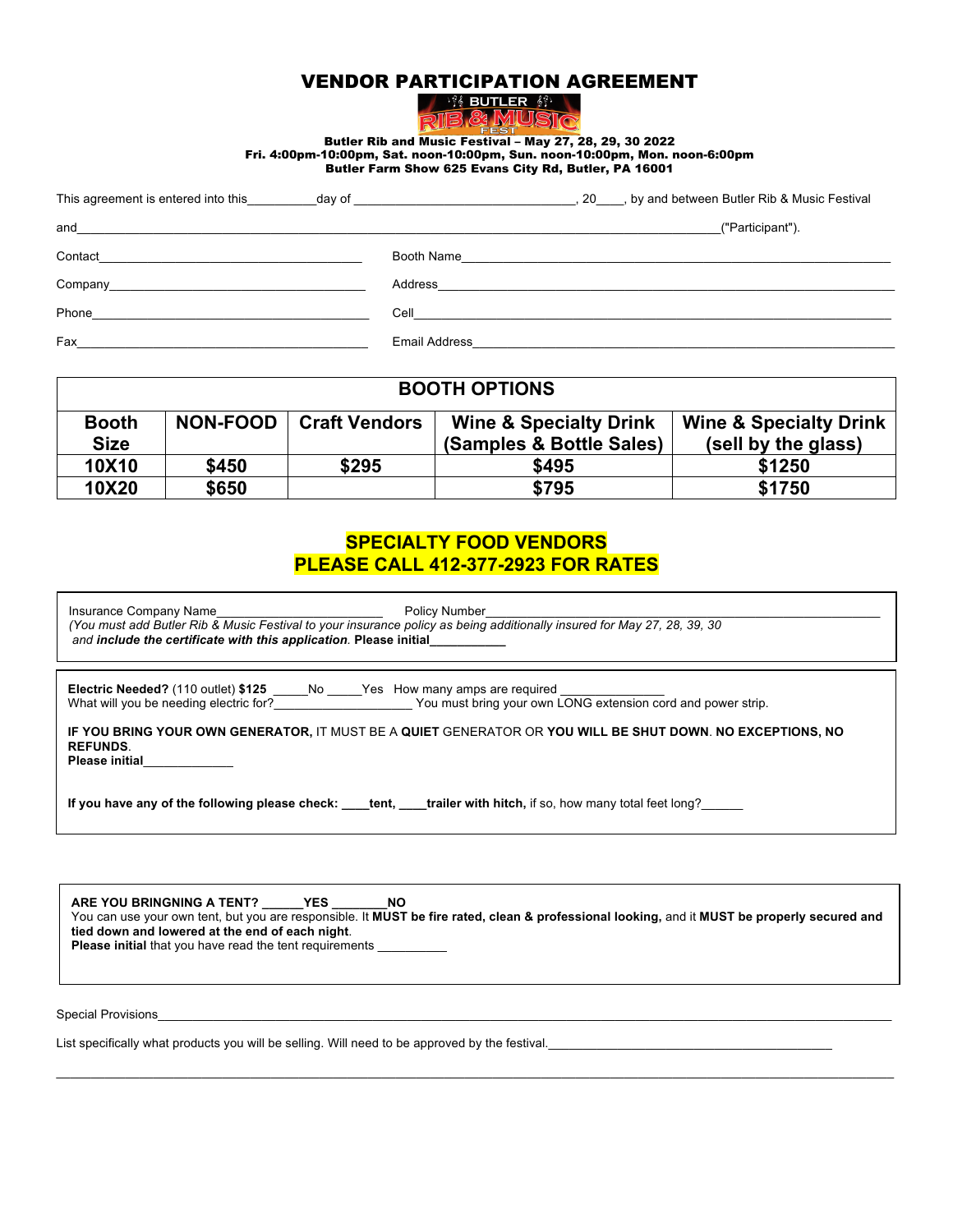| Select booth and options                  |        |
|-------------------------------------------|--------|
| Non-Food 10x10                            | \$450  |
| Non-Food 10x20                            | \$650  |
| <b>Craft Vendors 10x10</b>                | \$295  |
| Specialty Drink (Samples & Bottles)10x10  | \$495  |
| Specialty Drink (Samples & Bottles)10x20  | \$795  |
| Specialty Drink (Sell by the glass) 10x10 | \$1250 |
| Specialty Drink (Sell by the glass) 10x20 | \$1750 |
| <b>Electric</b>                           | \$125  |
| <b>Grand Total</b>                        |        |

**A) Please make paid-in-full checks payable to:**

**Butler Rib & Music Festival** and Mail to 428 Forbes Avenue, Suite 1509, Pittsburgh, PA 15219. We also accept Mastercard and Visa, a 3% surcharge is applied to all credit card payments. In the event of a participant cancellation, the fee is not refundable.

# **B) If paying by credit card, please fill out information below, (a 3% fee will be applied to all credit card transactions)**

| Type of credit card:                                                              | <b>Zip Code:</b>        |           |  |  |
|-----------------------------------------------------------------------------------|-------------------------|-----------|--|--|
| <b>Credit card number:</b>                                                        | <b>Expiration date:</b> | CVV code: |  |  |
| Charges will show on your credit card statement as Pgh Wedding and Event Services |                         |           |  |  |
| You can also call in vour crodit card novment to 412.277.2022                     |                         |           |  |  |

u can also call in your credit card payment to 412-377-2923

### \*A 25% LATE FEE WILL BE APPLIED TO ANY BALANCE NOT PAID 14 DAYS PRIOR TO THE EVENT\*

No refunds will be given once application is received unless your application is not approved. No applications will be accepted without payment.

Setup information will be sent out one week prior to the event.

#### **Sponsorship Opportunities are available**

If you have any questions please feel free to call Sal at 412.377.2923 or email at bigdayent@aol.com

## Terms of Agreement, Policies & Procedures

The following are the contract terms of the agreement to rent vendor space at Butler Rib & Music Festival. As a participant, your acceptance of these terms shall constitute a binding agreement.

**1 Butler Rib & Music Festival**. The words "Butler Rib & Music Festival." as used herein shall mean Butler Rib & Music Festival, their officers, agents and any employees acting for it, in the management of this event.

**2 Eligible Participants** Butler Rib & Music Festival reserves the right to determine whether any company or product is eligible under the standards for inclusion in the festival.

**3 Eligible Products** All products and services to be sold, offered or referred to during the Butler Rib & Music Festival must be included in the Agreement. Butler Rib & Music Festival reserves the right to exclude the sale of any product.

**4 Sanitation** Every business and vendor is responsible for maintaining a high standard of sanitation within their booth, including keeping all services, cooking and flooring surfaces clean and litter-free. Participants must provide sufficient personnel to comply with the following:

 **When the Festival is Open**: Participants should deposit their trash into the trash containers provided for each booth. No trash should be allowed to pile up within the booth. Participants are responsible for breaking down all cardboard boxes and placing them in the dumpster.

 **At Closing Each Night**: Participants should set bagged trash in front of their booth for pick-up. Participants using grease in their operation, or that produce grease as a by-product of food preparation, must use grease containers. Grease liquids or solids may not be dumped in any sewer, sink, tree pit or anywhere else on festival site.

**5 Fire and Safety Laws** All federal, state and city regulations pertaining to fire and safety must be adhered to. NO OPEN FLAMES, LIT CANDLES OR BURNING OF INCENSE WILL BE ALLOWED INSIDE OF TENT. Outside grilling areas must be contained in the designated space to insure public safety. All Participants must comply with the City of Butler Regulations. **Tents MUST be fire rated.**

**6 Compliance with Law/Standards** Participants are responsible for meeting all city/state resale-licensing agreements. Butler Rib & Music Festival assumes no responsibility for any tax liability incurred by Participant from the sale of any Goods at the festival. Participant further agrees to indemnify and hold harmless Butler Rib & Music Festival from any tax liability the Participant may incur from the sale of any Goods at the Festival. Participant must comply with fire, safety, tax and ADA requirements of the City of Butler and County of Butler and the regulations of the City of Butler Food Sanitation Division to insure safe food preparation.

**7 Insurance** is the responsibility of the Participant and is required. Butler Rib & Music Festival is not responsible for replacement of lost or stolen goods. Participants are responsible for obtaining their own general liability insurance for the show dates, including set-up and tear-down.